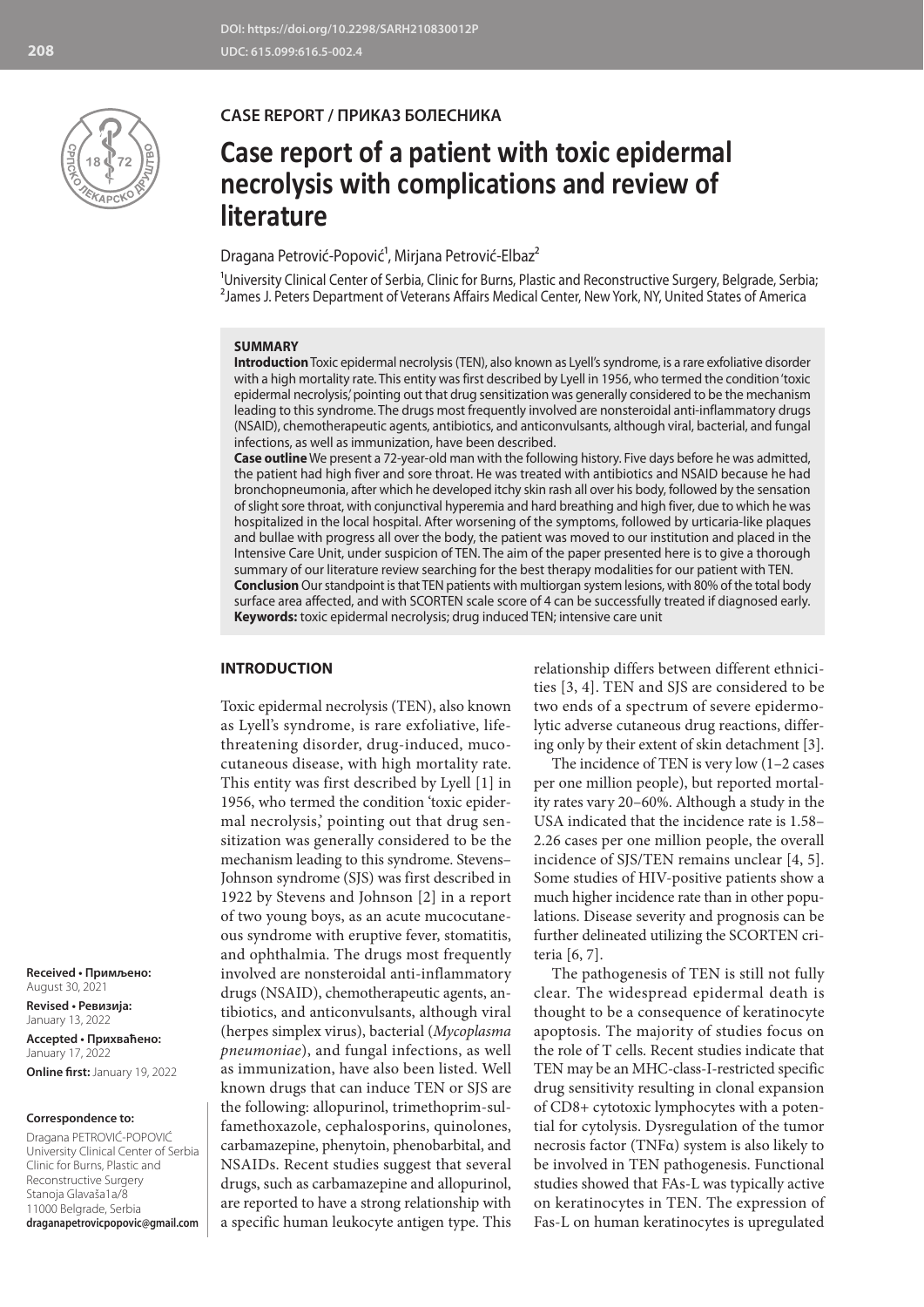by cytokines including IL-1β, Il-15, IFN-Υ, and TNF-α realized by keratinocytes themselves and also by skininfiltrating immunocompetent cells [8–11].

The clinical course of TEN is characterized by a prodromal phase with influenza-like symptoms, followed by intense erythema, urticarial plaques, and bullae with progress over a day or two to a more generalized epidermal slough, with involvement of the mucosal surfaces. Progressive neutropenia and thrombocytopenia may develop within a few days and, together with septic complications, may lead to multiorgan failure and death. The severity-of-illness score for TEN (SCORTEN) is a measure of severity of illness for toxic epidermal necrolysis. The score is determined by the number of present risk factors. The higher the score is, the greater the mortality rate for the patient. The presence or absence of seven risk factors is used to determine the SCORTEN: (1) age > 40 years, (2) malignancy, (3) total body surface area affected  $> 10\%$ , (4) heart rate > 120 beats per minute, (5) blood urea nitrogen > 28 mg per dl; (6) serum glucose > 250 mg per dl; (7) serum bicarbonate < 20 mEq per l. The absence of a risk factor is scored as zero; the presence of a risk factor is scored as one. SCORTEN ranges 0-7 [3].

The aim of the paper presented is to give a thorough summary of our literature review searching for the best therapy modalities for our patient with TEN.

#### **CASE REPORT**

We present a 72-year-old man from small town who presented with five days of high fever and sore throat and was diagnosed with bronchopneumonia. The patient was treated with antibiotics (amoxicillin and gentamicin) and NSAID. After five days, the patient developed itchy skin and rash all over his body, followed by sore throat, conjunctival hyperemia, and difficulty in breathing. He was initially hospitalized in the local hospital. After worsening of symptoms followed by urticaria and bullae with progression all over his body, the patient was hospitalized at our institution, in the Intensive Care Unit, under suspicion of TEN.

In the Intensive Care Unit, physical examination revealed 80% of the total body surface area (TBSA) was affected with severe bullous skin changes, followed by conjunctival hyperemia, eyelid edema, oral mucosae erosions, edema of the tongue, auricula of the ear and the external ear canal, with de-epithelization of the skin. Severe balanitis was observed as well. The patient had difficulty speaking due to the oral mucosa lesion, and with 80% of the TBSA affected with severe bullae, which gave us a picture of a superficial major scald burn that affected 80% of the TBSA. The examination of the eyes by an ophthalmologist found de-epithelization of the borders of the eyelids with corneal epithelium lesion. The patient was examined by an otorhinolaryngologist and was found to have ulcerations and erosions in the vestibule of the nares, the oral cavity, and the tongue, hyperemia of the epiglottis and the hypopharynx. Additional laboratory analyses, such as



**Figure 1.** Patient photograph on admission



Figure 2. Patient photograph – closer view on the patient's rash on admission

*Treponema pallidum*, *M. Pneumoniae*, HIV, HBSAg, anti HCV, were all negative. Chest X-ray revealed diffuse opacity, more intensive at the basis of the lungs, which correlated with bronchopneumonia. Laboratory findings were as follows: white blood cell count 10.5; red blood cell count 4.26; hemoglobin 124; hematocrit 0.37; platelet count 340; C-reactive protein 130.1; coagulation panel was normal.

The patient had a history of seizures, chronic obstructive pulmonary disease, gastroesophageal reflux disease. His home medications were phenobarbital, aminophylline, and ranitidine.

We started major second-degree burn injury treatment, with fluid resuscitation according to the modified Burk formula. The patient was positive for Nikolsky's sign between affected skin lesions. Local treatment included wound debridement and application of petroleum jelly gauze and boric acid solution, every-day wound debridement and bandage, antibiotic therapy with vancomycin and cefepime according to sensitivity. Corticosteroids were excluded due to wound healing. We stopped phenobarbital and NSAID as they could possibly exacerbate TEN.

Our patient did not require mechanical ventilation. SCORTEN scale score on day one was 4, which remained the same on day three – SCORTEN scale score represented high mortality rate risk. A skin biopsy confirmed the diagnosis of TEN. After intensive treatment we noticed a decrease of rash and partial epithelization with skin pilling in the areas which were not involved.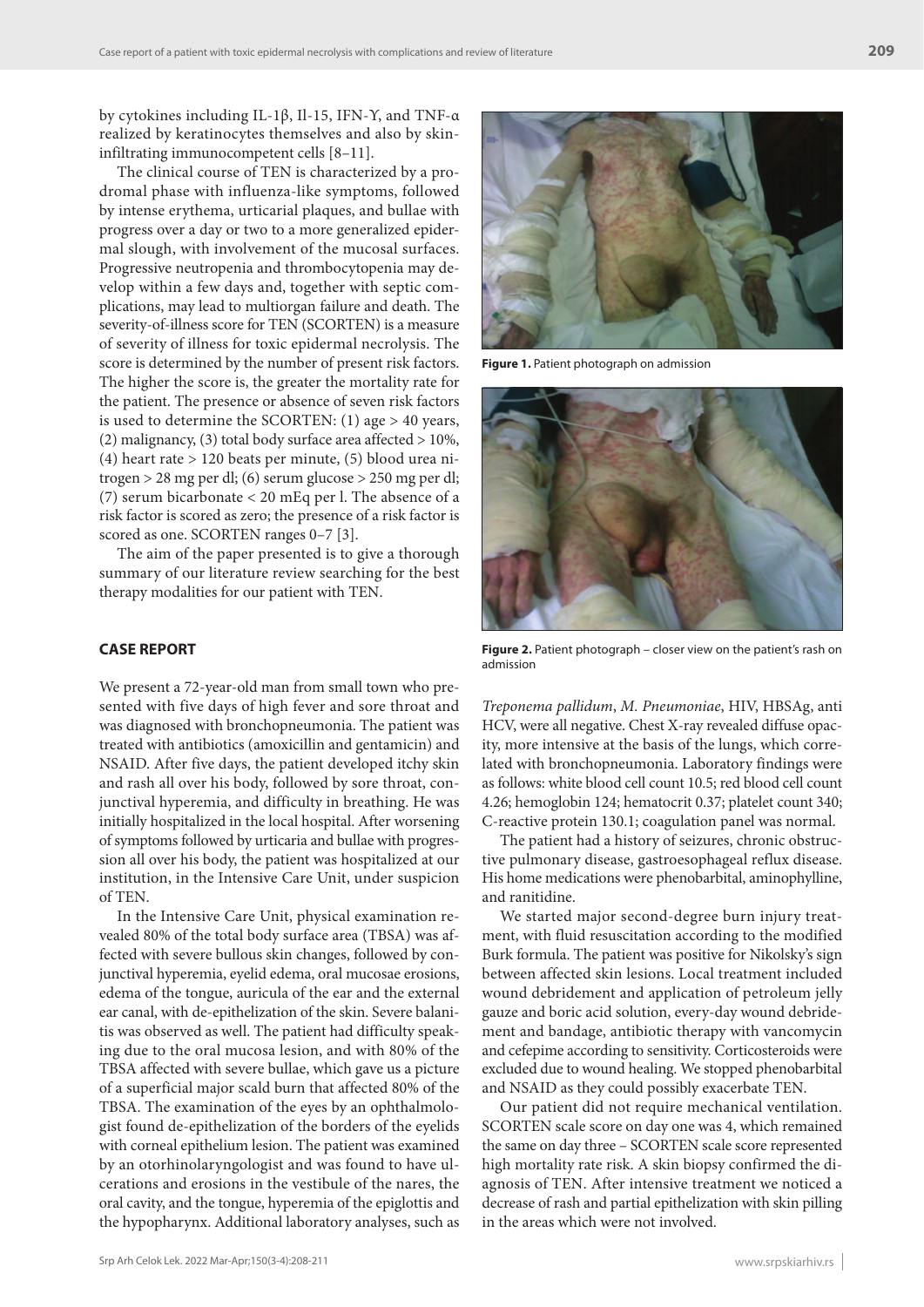We obtained verbal and signed consent of the patient to publish the case report. This article was planned in compliance with the Patient Rights Directive and ethical rules by considering the principles of the Declaration of Helsinki.

#### **DISCUSSION**

TEN is an acute, life-threatening, exfoliative disorder with high mortality rate. High clinical suspicion, prompt recognition, and initiation of supportive care are mandatory. Once diagnosed, the management of SJS/TEN focuses primarily on supportive care and wound management with the addition of adjunctive medications. Thorough investigation of the pathogenic mechanisms is fundamental. The definitive management of SJS/TEN remains to be established. Supportive care is the most universally accepted intervention for SJS/TEN.

Granulysin and CCL-27 serum markers are elevated in patients with SJS/TEN and can be helpful markers to monitor disease severity, as reported in some recent studies [12, 13, 14]. Further research is required before these markers can be reliably used for diagnosis [15, 16].

A recently published study shows a possible connection between TEN and a positive diagnosis of COVID‐19 [17].

Furthermore, even after recovery, sequelae such as blindness remain in some cases [4, 12]. Approximately 50%

#### **REFERENCES**

- 1. Lyell A. Toxic epidermal necrolysis: an eruption resembling scalding of the skin. Br J Dermatol. 1956;68(11):355–61.
- 2. Stevens AM, Johnson FC. A new eruptive fever associated with stomatitis and ophthalmia. Am J Dis Child. 1922;24(6):526–33.
- 3. Schneider JA, Cohen PR. Stevens–Johnson Syndrome and Toxic Epidermal Necrolysis: A Concise Review with a Comprehensive Summary of Therapeutic Interventions Emphasizing Supportive Measures. Adv Ther. 2017;34(6):1235–44.
- 4. Lerch M, Mainetti C, Terziroli Beretta-Piccoli B, Harr T. Current Perspectives on Stevens-Johnson Syndrome and Toxic Epidermal Necrolysis. Clin Rev Allergy Immunol. 2018;54(1):147–76.
- 5. Hsu DY, Brieva J, Silverberg NB, Silverberg JI. Morbidity and Mortality of Stevens-Johnson Syndrome and Toxic Epidermal Necrolysis in United States Adults. J Invest Dermatol. 2016;136(7):1387–97.
- 6. Bastuji-Garin S, Fouchard N, Bertocchi M, Roujeau JC, Revuz J, Wolkenstein P. SCORTEN: a severity-of-illness score for toxic epidermal necrolysis. J Invest Dermatol. 2000;115(2):149–53.
- 7. Saito Y, Kodama S, Sugiyama E, Nakamura R. Predictive genomic markers for severe adverse drug reactions. Yakugaku Zasshi. 2015;135(4):589–95.
- 8. Hasegawa A, Abe R. Recent advances in managing and understanding Stevens-Johnson syndrome and toxic epidermal necrolysis. F1000Res. 2020;9:F1000 Faculty Rev-612.
- Wang F, Ye Y, Luo ZY, Gao Q, Luo DQ, Zhang X. Diverse expression of TNF-α and CCL27 in serum and blister of Stevens-Johnson syndrome/toxic epidermal necrolysis. Clin Transl Allergy. 2018;8:12.

of SJS/TEN patients diagnosed by dermatologists and/or in burn units suffer from severe ocular complications such as severe conjunctivitis with pseudomembrane and ocular surface epithelial defects in the acute stage. In the chronic stage, this results in sequelae such as severe dry eye and visual disturbance [13].

Specific guidelines differ from the care required for patients with thermal burns. The effective use of intravenous immunoglobulin (IVIg) therapy for a part of the disease spectrum is not well documented. A consensus regarding combined corticosteroids and IVIg has not been reached. However, optimal therapeutic options such as systemic corticosteroids, IVIg, cyclosporine, and TNF-α antagonist are still controversial. Recently, the beneficial effects of cyclosporine and TNF-α antagonists have been explored [8, 12].

Further studies to elucidate the pathogenesis of SJS/ TEN are needed.

We decided to present this case because our patient had been affected with lesions in multiorgan systems with superficial major scald burns affecting 80% of the TBSA, with successful outcome. While supportive care measures may seem an obvious aspect of SJS/TEN patient care, providers should understand that these interventions are imperative and that they differ from the care recommended for other critically ill or burn patients.

#### **Conflict of interest:** None declared.

- 10. Hama N, Nishimura K, Hasegawa A, Yuki A, Kume H, Adachi J, et al. Galectin-7 as a potential biomarker of Stevens-Johnson syndrome/toxic epidermal necrolysis: identification by targeted proteomics using causative drug-exposed peripheral blood cells. J Allergy Clin Immunol Pract. 2019;7(8):2894–7.e7.
- 11. Mounzer K, Hsu R, Fusco JS, Brunet L, Henegar CE, Vannappagari V, et al. HLA-B\*57:01 screening and hypersensitivity reaction to abacavir between 1999 and 2016 in the OPERA® observational database: a cohort study. AIDS Res Ther. 2019;16(1):1.
- 12. Chung WH, Wang CW, Dao RL. Severe cutaneous adverse drug reactions. J Dermatol. 2016;43(7):758–66.
- 13. Ueta M. Findings by an International Collaboration on SJS/ TEN With Severe Ocular Complications. Front Med (Lausanne). 2021;8:649661.
- 14. Frantz R, Huang S, Are A, Motaparthi K. Stevens–Johnson Syndrome and Toxic Epidermal Necrolysis: A Review of Diagnosis and Management. Medicina (Kaunas). 2021;57(9):895.
- 15. Arora R, Pande RK, Panwar S, Gupta V. Drug-related Stevens– Johnson Syndrome and Toxic Epidermal Necrolysis: A Review. Indian J Crit Care Med. 2021;25(5):575–9.
- 16. Houschyar KS, Tapking C, Borrelli MR, Nietzschmann I, Puladi B, Ooms M, et al. Stevens–Johnson syndrome and toxic epidermal necrolysis: a 10-year experience in a burns unit. J Wound Care. 2021;30(6):492–6.
- 17. Narang I, Panthagani AP, Lewis M, Chohan B, Ferguson A, Nambi R. COVID-19-induced toxic epidermal necrolysis. Clin Exp Dermatol. 2021;46(5):927–9.